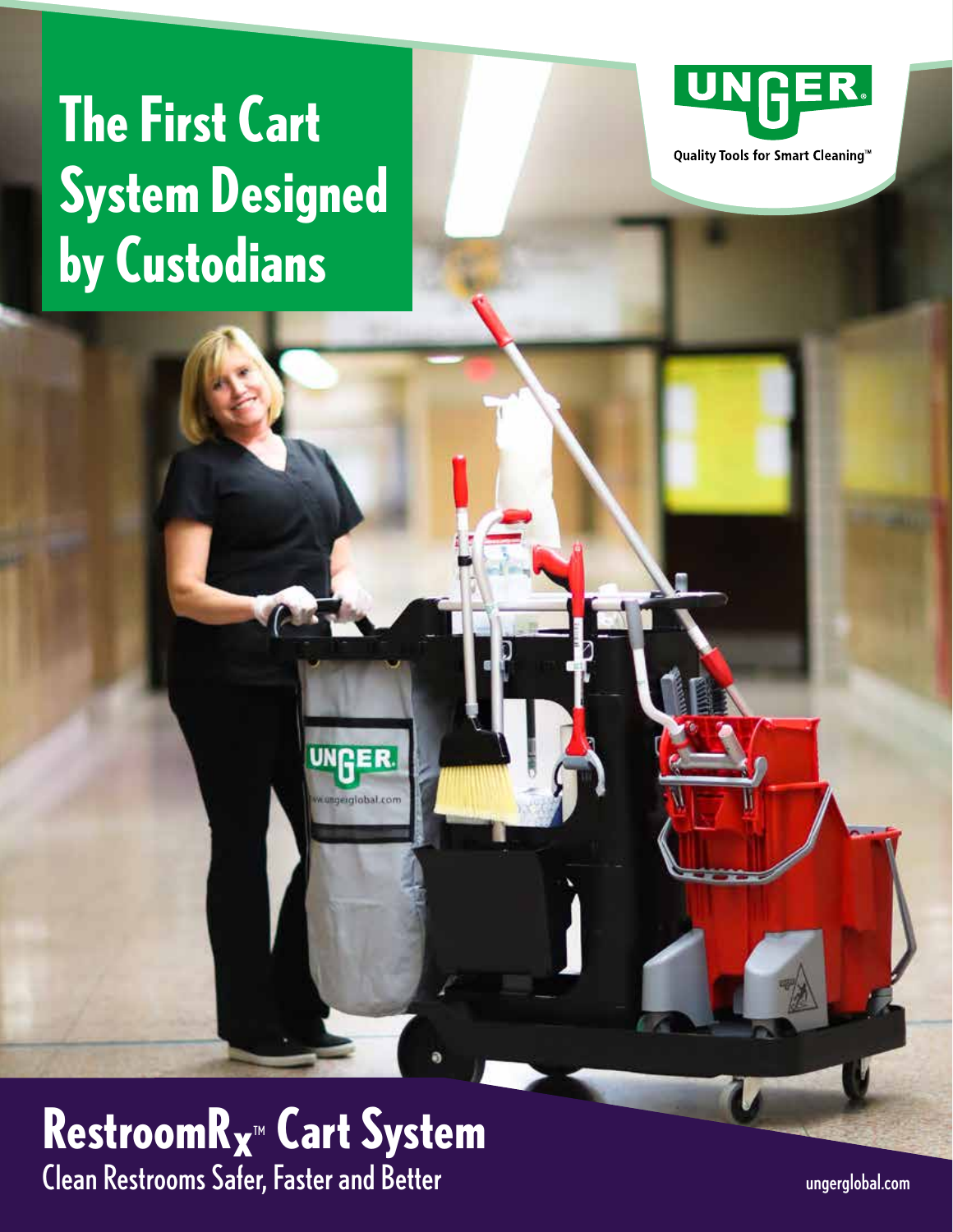# RestroomR<sub>x</sub><sup>™</sup> Cart System - A Higher Level of Clean

The RestroomR $_x^\text{\tiny\rm{m}}$  Cart System is the first cleaning system designed by custodians to help them work safer, faster and better than ever before. Comprised of three parts, an innovative restroom cart, advanced floor care tools and best in class cleaning accessories, the RestroomR $_x^\text{\tiny \tiny{m}}$  Cart System supports the entire process and improves productivity while delivering the highest level of clean.



#### **Enhanced Accessibility**

The patent pending narrow tool tower design allows all tools to remain within the boundaries of the cart. Since no tools hang over the outside edge of the cart, getting through tight doorways is easy.

#### **Tool Organization**

Every tool in the system has a designated position on the cart. Tools are always where they need to be and always clipped on securely.

#### **Easy to Maneuver**

The ergo handrail allows workers to maneuver the cart in and out of restroom entrances quicker and easier.

#### **Increased Storage**

With an expanded storage module, workers substantially limit trips to the supply closet.

**70% Savings on Chemical and Water Usage** RRSPL RestroomR<sub>x</sub><sup>®</sup>Cleaning Specialist System Complete - 32 Qt. and RRSPC Restroom $R_{\mathbf{x}}$ " Cleaning s<br>Specialist System Comp 16 Qt. shown



**Improved Hygiene and Ergonomic Design** The Unger Dual Bucket sets the standard for cleaning efficiency and hygiene, designed to reduce crosscontamination and improve cleaning by separating clean solution from rinse water and reducing mop head re-soiling.

- **Step 1 -** Immerse mop in front compartment for fresh cleaning solution. Wring mop and clean floor.
- **Step 2 -**Wring and rinse soiled mop in rear compartment to release dirt. Immerse in front for fresh cleaning solution and repeat process.

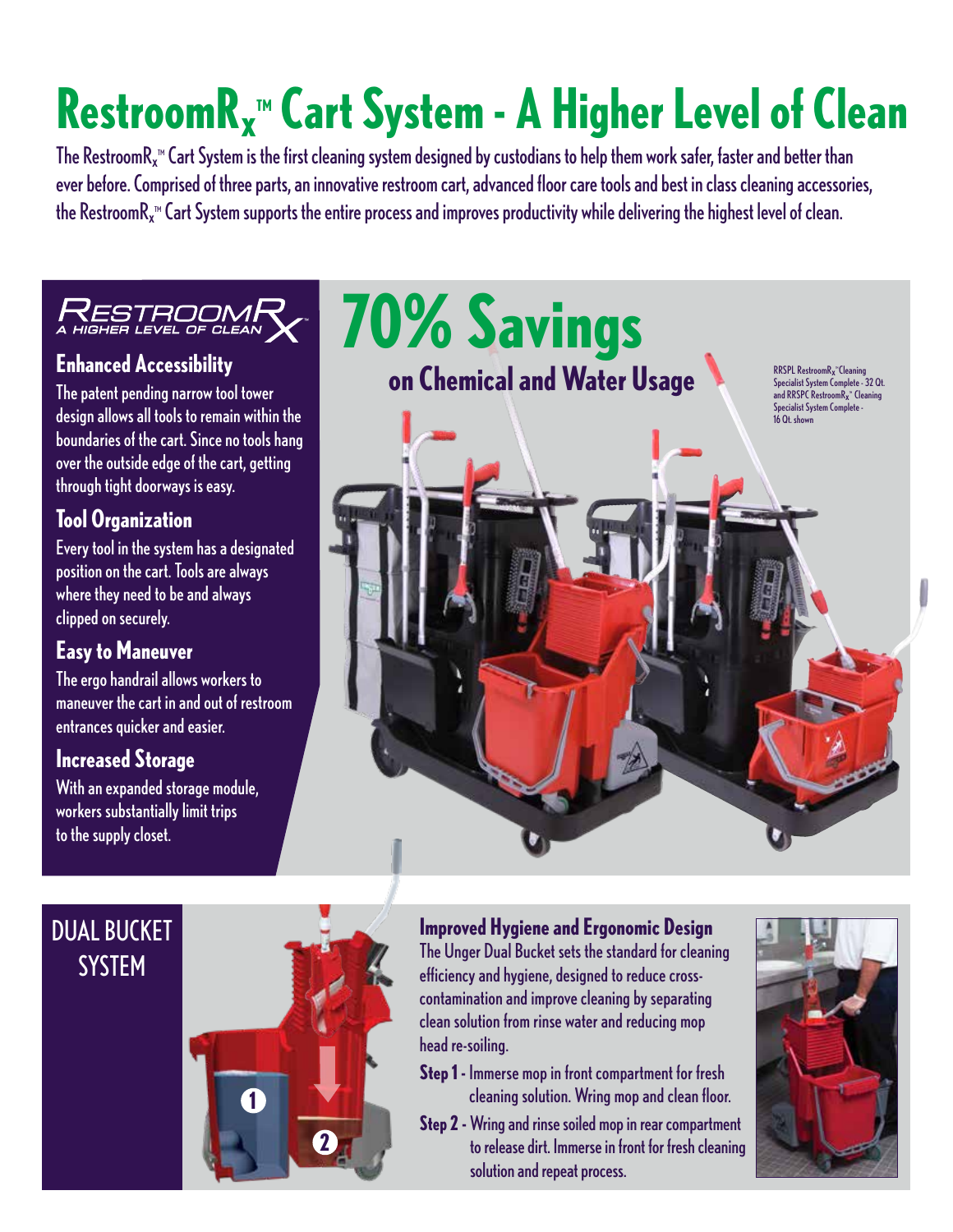## **Safety, Efficiency, Cleanliness**

Everyone wants to clean better with greater efficiency. Unger is the first to develop a completely coordinated system that significantly improves the quality of clean, worker safety and productivity. A group of front line professionals that use the tools of the trade are responsible for developing the RestroomR $_x^\mathsf{w}$  Cart System. Every single element has been custom designed to maximize productivity and minimize inefficiency.

#### SAFETY



#### **Tool Clip System**

The patented clip system keeps all tools securely attached while you are moving down the hall. No bending or reaching to get tools out/off of the cart.

**Flat Mops vs. String Mops** Flat mops are significantly lighter and faster than traditional string mops reducing mop-related worker injuries.



### **EFFICIENCY**



#### **Storage System**

The cart system is designed with multiple storage areas for cleaning products. This eliminates the need for return trips to the facility's supply room.

#### **Ergonomic Design/ Maneuverability**



The ergo handrail and narrow

tool tower design allows workers to push or pull the cart with ease while maneuvering in and out of restroom entrances quicker and easier.

### CLEANLINESS



#### **Dual-Purpose Design Advantage**

The base of the cart acts as a drip tray, catching excess liquid and eliminating drips on restroom or hallway floors.

#### **On-Board Instructions**

The cart system includes bilingual instructions (English/Spanish) detailing Unger's 8-Step Restroom Cleaning Process to provide the best clean for your facility.



ungerglobal.com